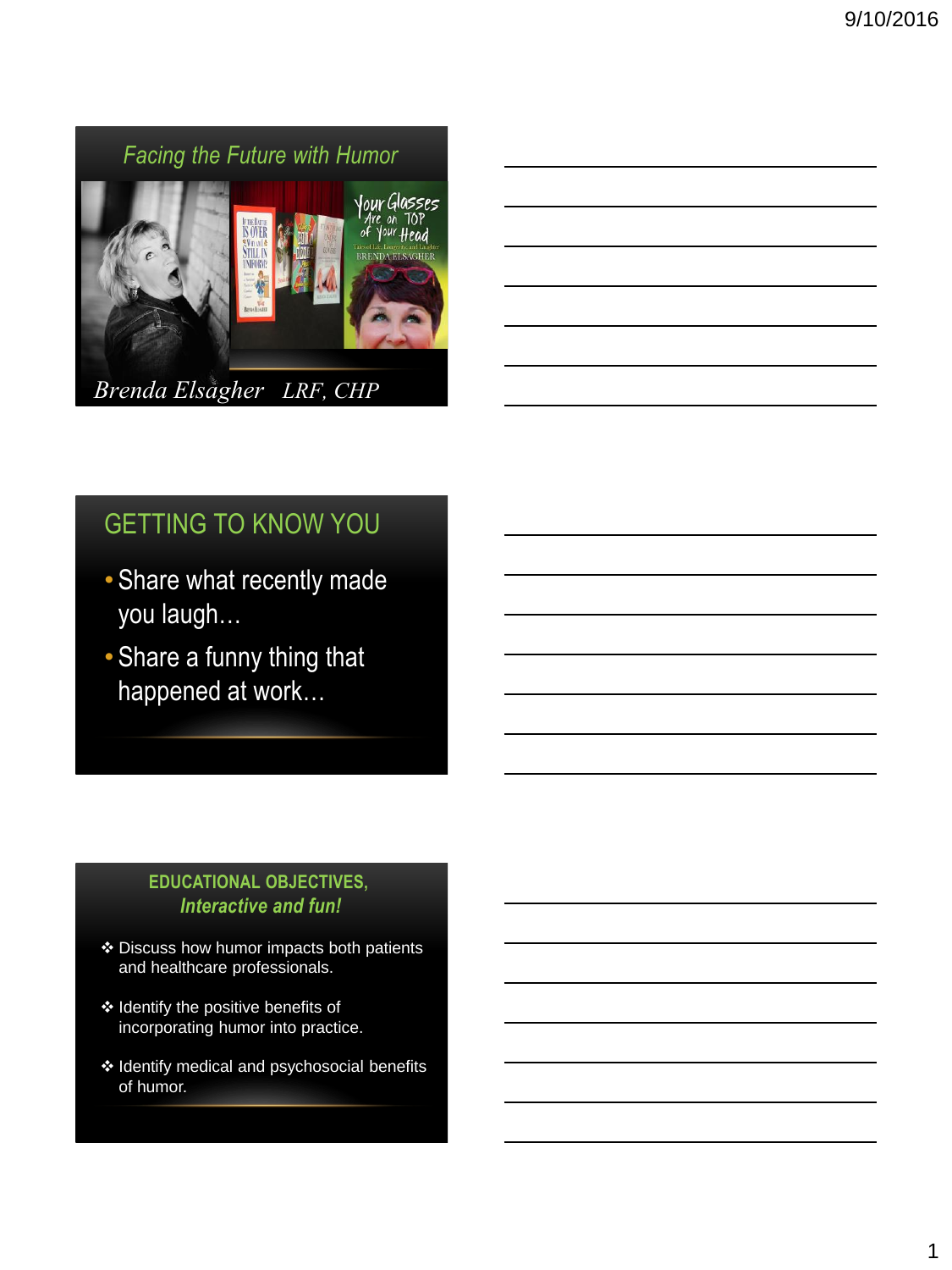





### THERAPEUTIC HUMOR

As defined by AATH, ( Association for Applied and Therapeutic Humor)…

"Any intervention that promotes health and wellness by stimulating a playful discovery, expression or appreciation of the absurdity or incongruity of life's situations. This may be used as a complementary treatment of illness to facilitate healing or coping, whether physical, emotional, cognitive, social or spiritual."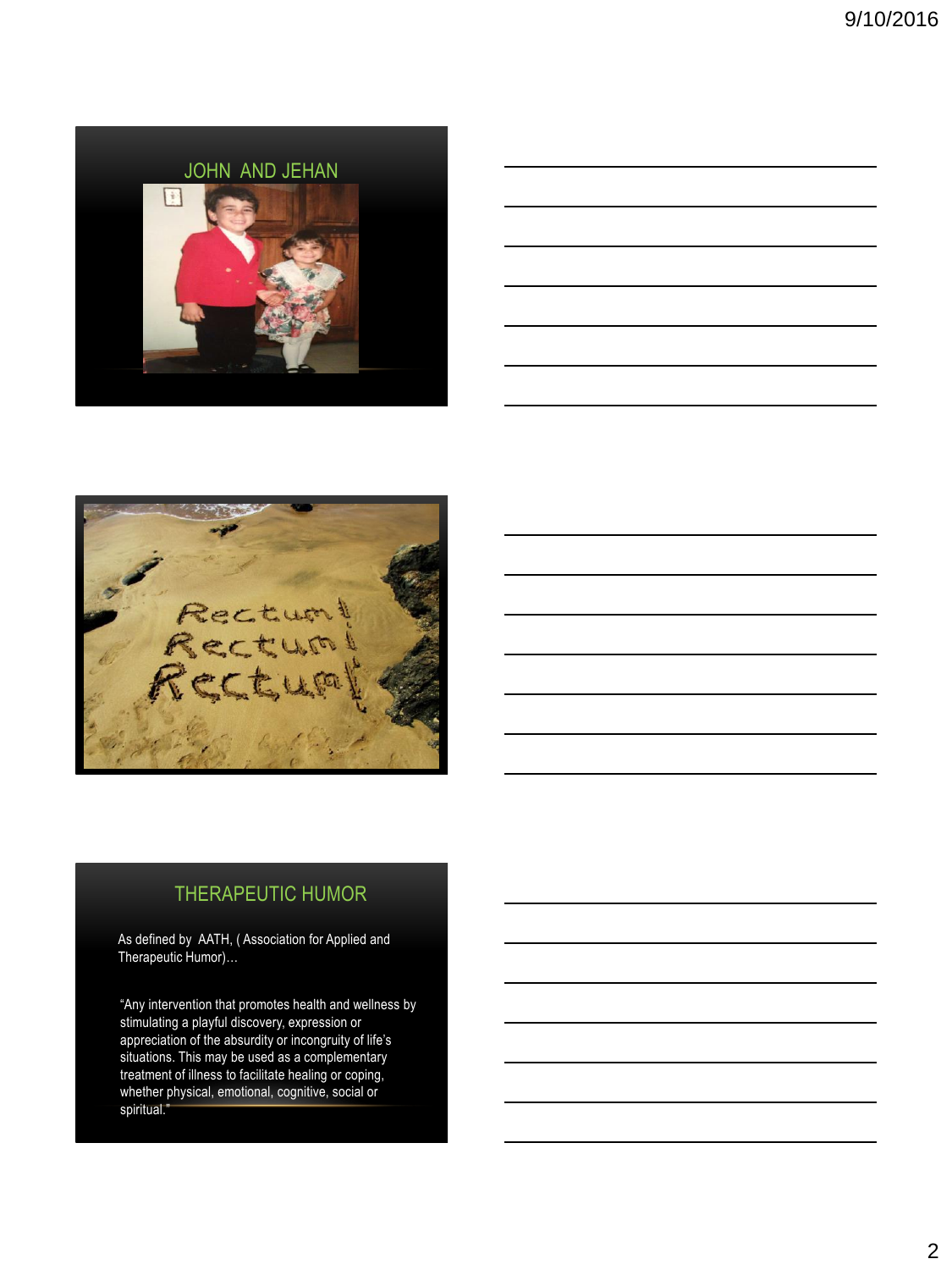### HUMOR AND HEALING FROM THE CAREGIVER'S PERSPECTIVE





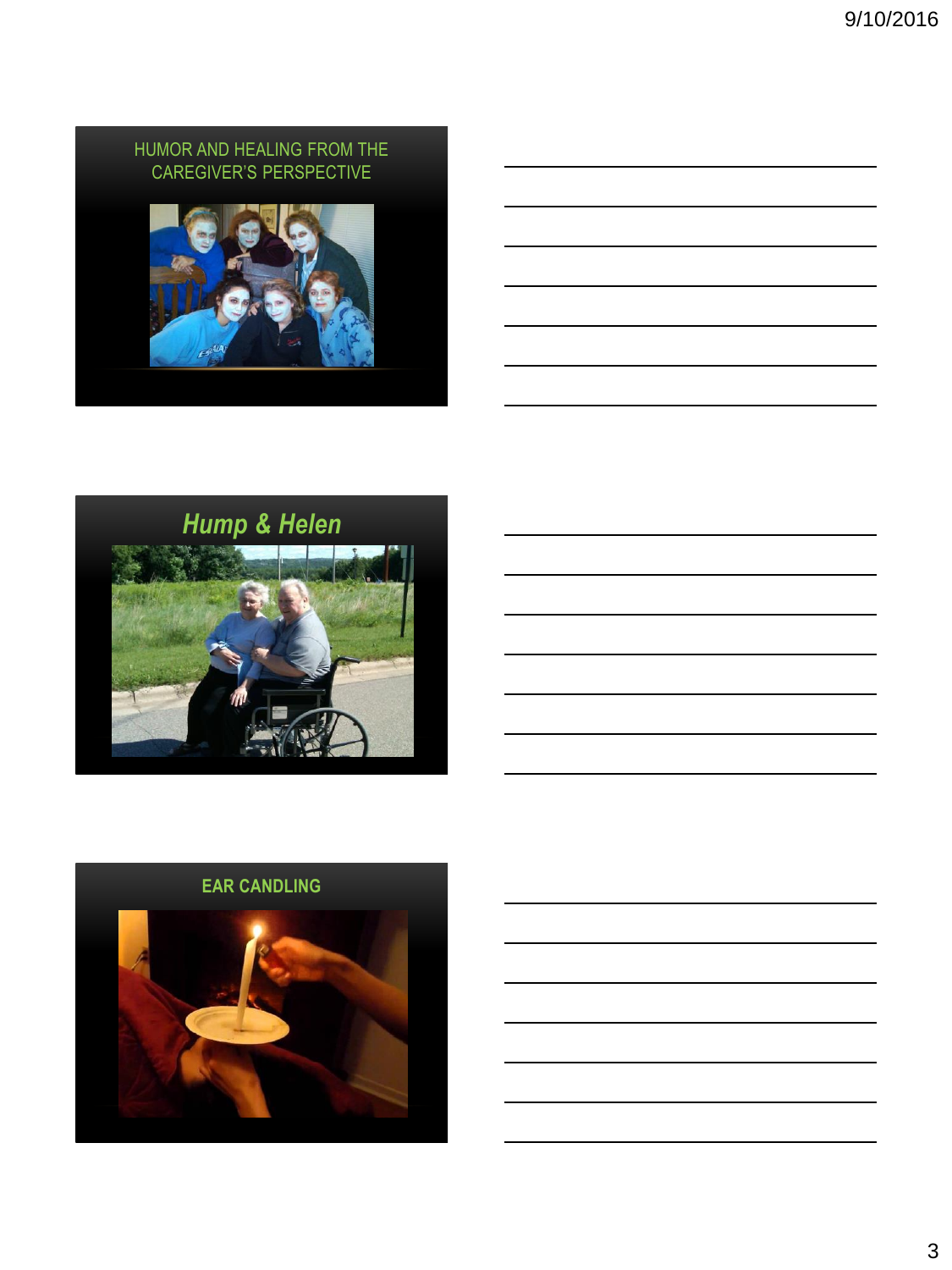### **THE SOCIAL WORKER SAID…**

"You are the final decision maker, you are capable of making your own decisions."

Dad said, "I've never made a decision since I started living with 8 women, everyone tells me what to do and where to go!"

The social worker told him this in front of his daughters and he said, "See? I'm the boss!"

### HELEN VISITING HUMP EACH DAY…



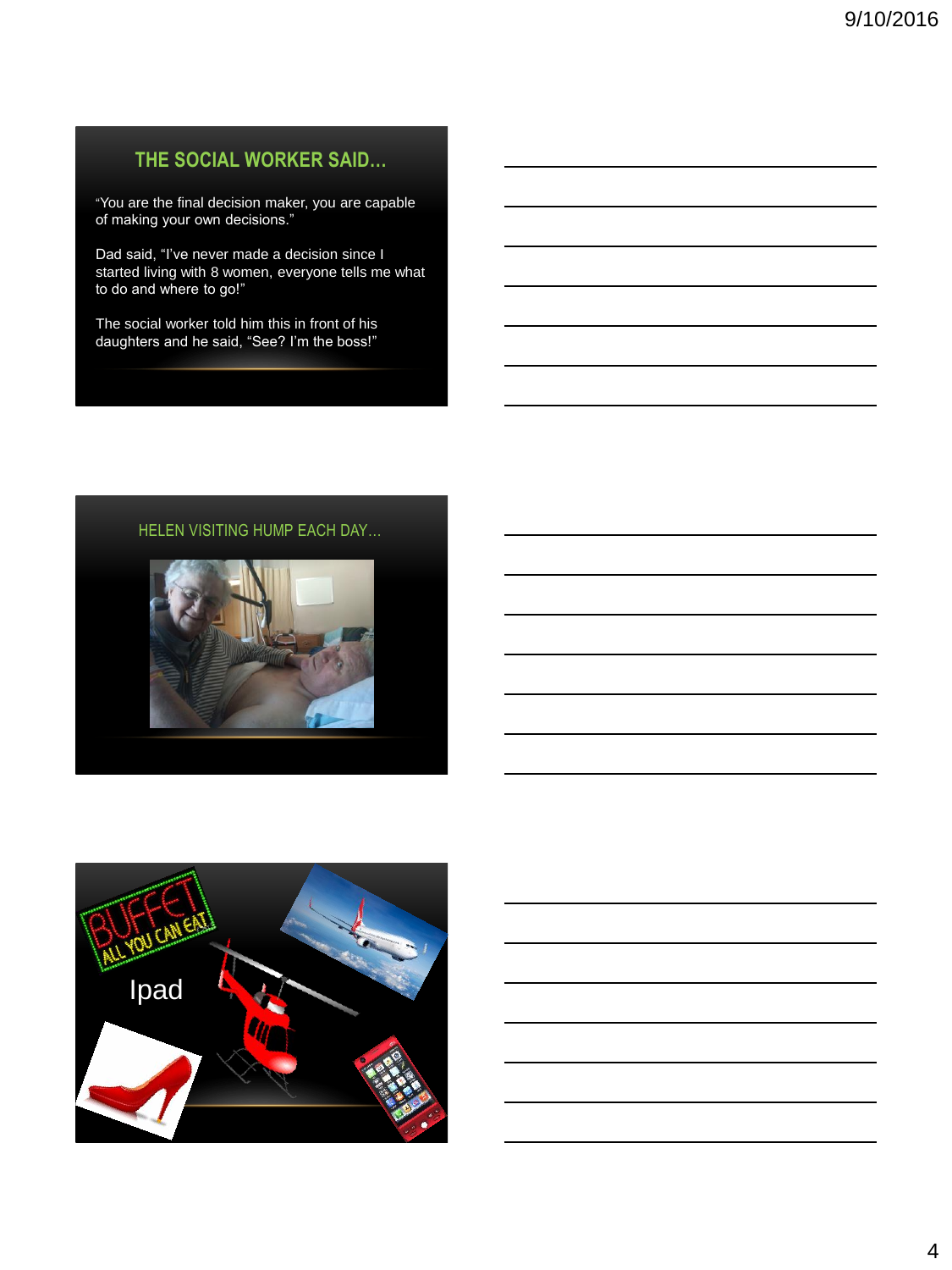### THE SCIENCE BEHIND LAUGHTER…

Facilitates digestion, internal jogging for the organs.

**Increases antibodies fighting upper respiratory infections.** Improves memory.

Improves communication.

When laughter is used with conventional care, it can reduce pain

and aid in the healing process.

- Kicks your immune system into high gear. Winter's coming!
- Laughter is often a powerful distraction from pain.

*Lee Berk, PhD, Loma Linda University, CA*

### KEEPING THE MIND SHARP



### *Robin Williams as Patch Adams,*



To die. To expire. To pass on. To perish. To peg out. To push up daisies. To push up posies. To become extinct. Curtains, deceased, Demised, departed And defunct. Dead as a doornail. Dead as a herring. Dead as a mutton. Dead as nits. The last breath. Paying a debt to nature. The big sleep. God's way of saying, "Slow down."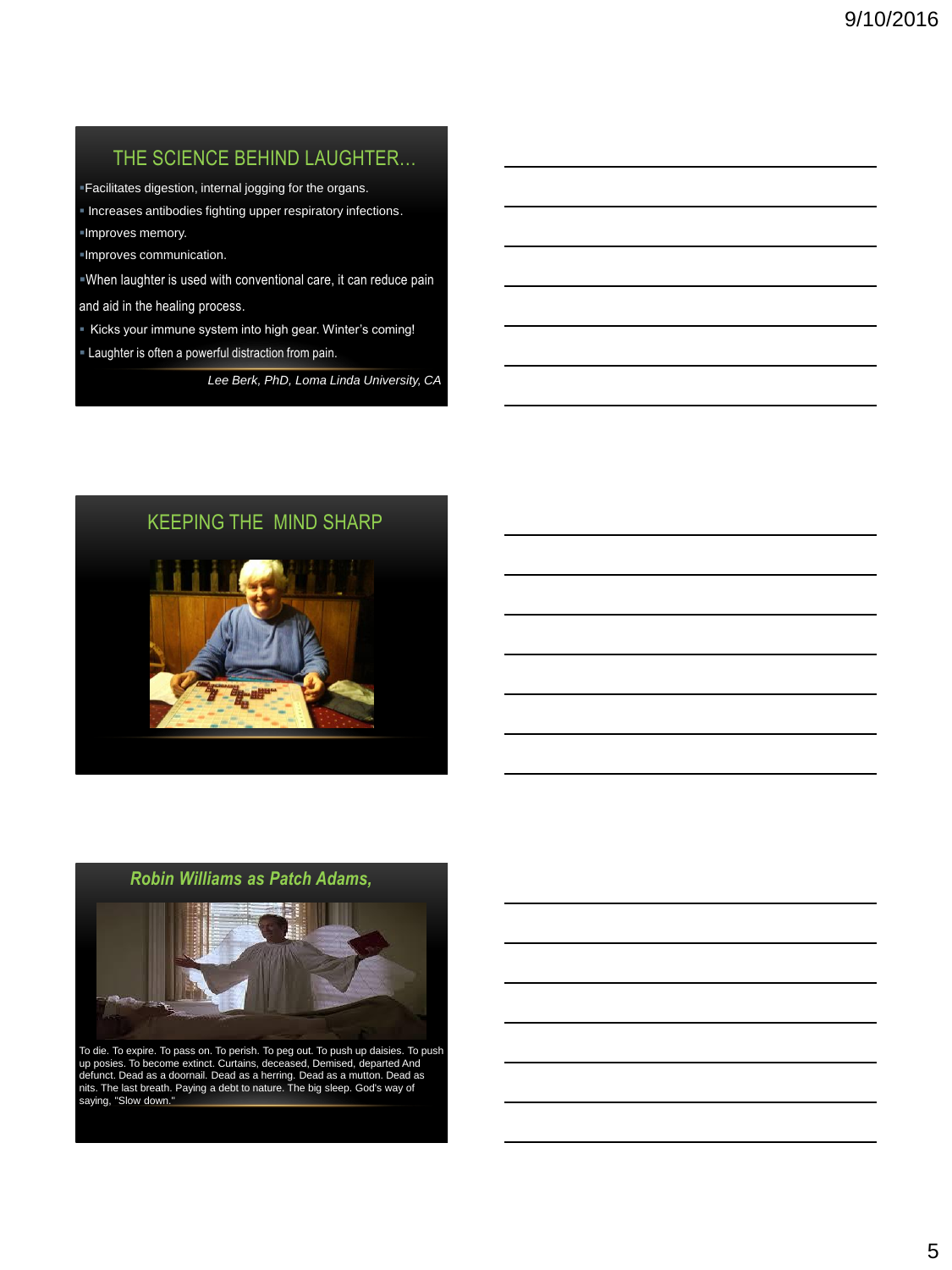### THE BANTER BACK AND FORTH…

*Bill Davis*: To check out.

- Patch Adams: To shuffle off this mortal coil.
- *Bill Davis:* To head for the happy hunting ground.
- Patch Adams: To blink for an exceptionally long period of time.
- *Bill Davis*: To find oneself without breath.
- Patch Adams: To be the incredible decaying man.
- *Bill Davis*: Worm buffet.
- Patch Adams: Kick the bucket.
- *Bill Davis*: Buy the farm.
- Patch Adams: Take the cab.
- *Bill Davis*: Cash in your chips.

### AMAZING! FUN WITH HATS



### THE LAST VISIT HUMP HAD WITH HELEN

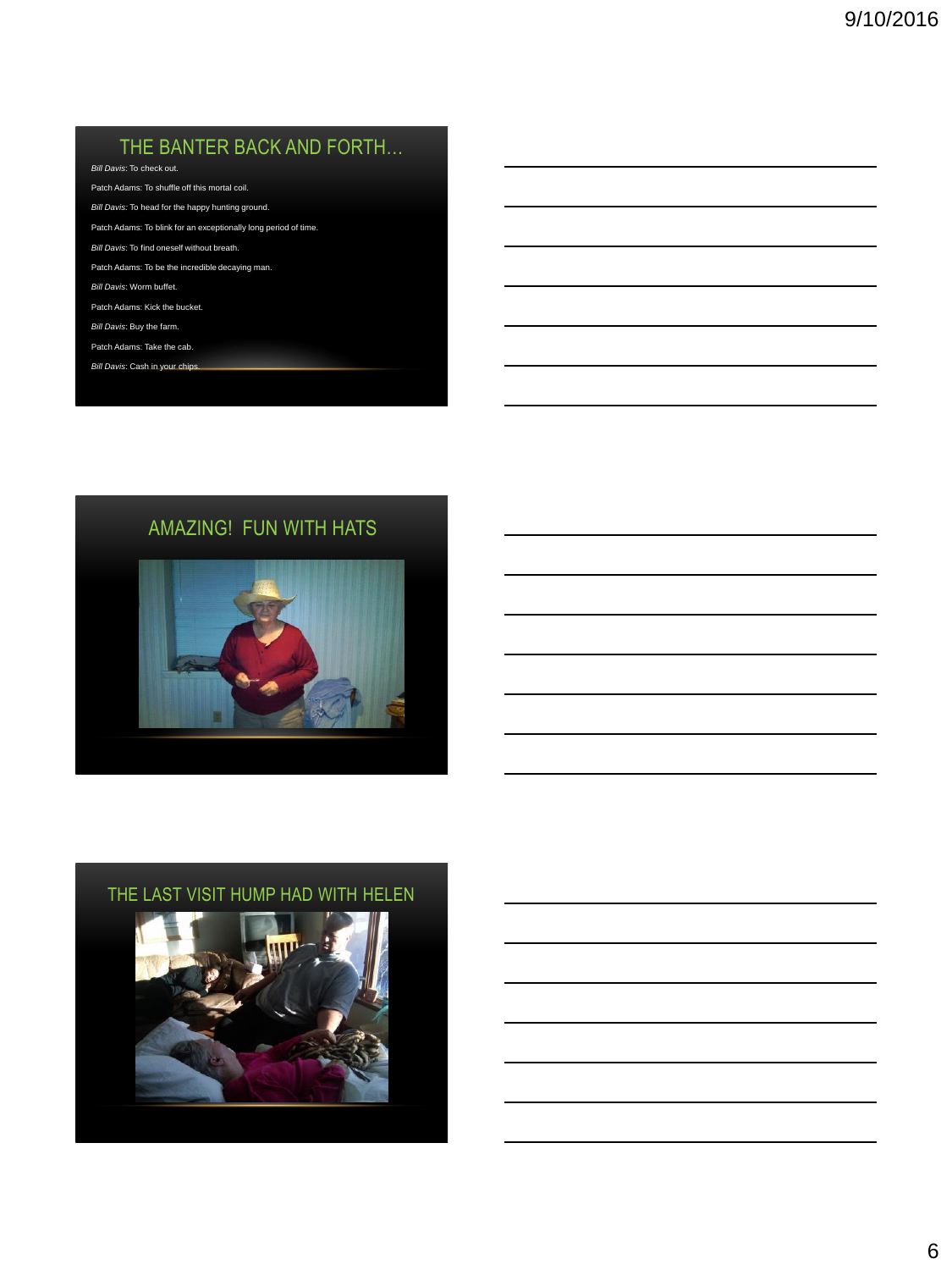

## HEALTH BENEFITS OF LAUGHTER

 "Laughter triggers the expansion of blood vessels with the interplay of endorphins, the neurochemical nitric oxide, and the inner lining of our blood vessels. This aids in lowering our blood pressure which increases blood flow, reduces vascular inflammation, dilates the bronchial tubes, and reduces the buildup of cholesterol plaque."… And that's just the beginning!

*Heal your Heart*, Cardiologist, Dr. Michael Miller

WHAT PATIENTS FEEL ABOUT THEIR HEALTHCARE PROFESSIONALS…

 *I feel safe, someone knowledgeable is caring for me*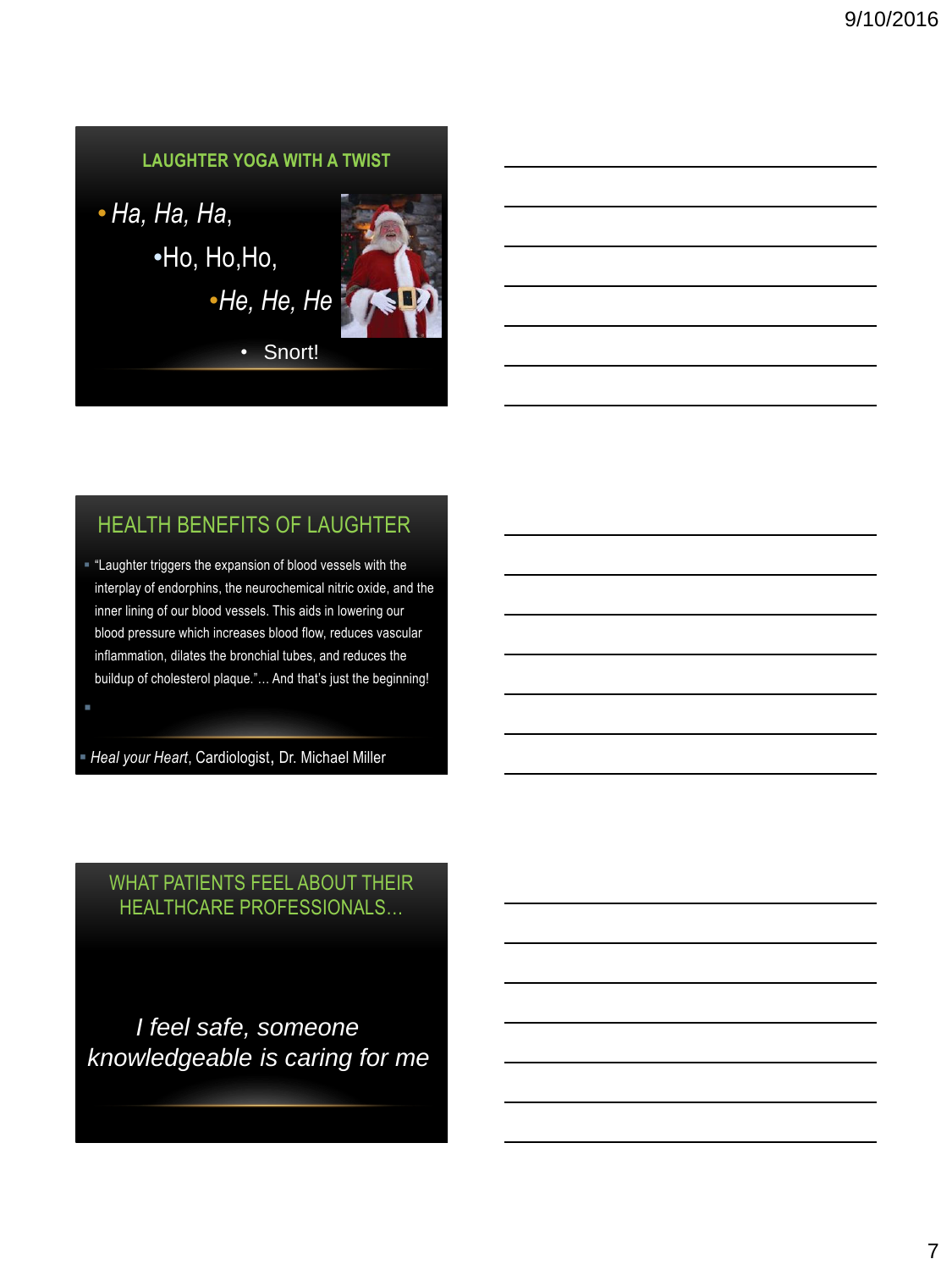# THE SHELLS SHE PICKED UP…

### PRESIDENT ABRAHAM LINCOLN HANNAH





### A TRIBUTE TO THE LATE PHYLLIS DILLER



"Always be nice to your children because they are the ones who will choose your rest home."

BY ALLAN WARREN - OWN WORK, CC BY-SA 3.0, HTTPS://COMMONS.WIKIMEDIA.ORG/W/INDEX.PHP?CURID=9584817